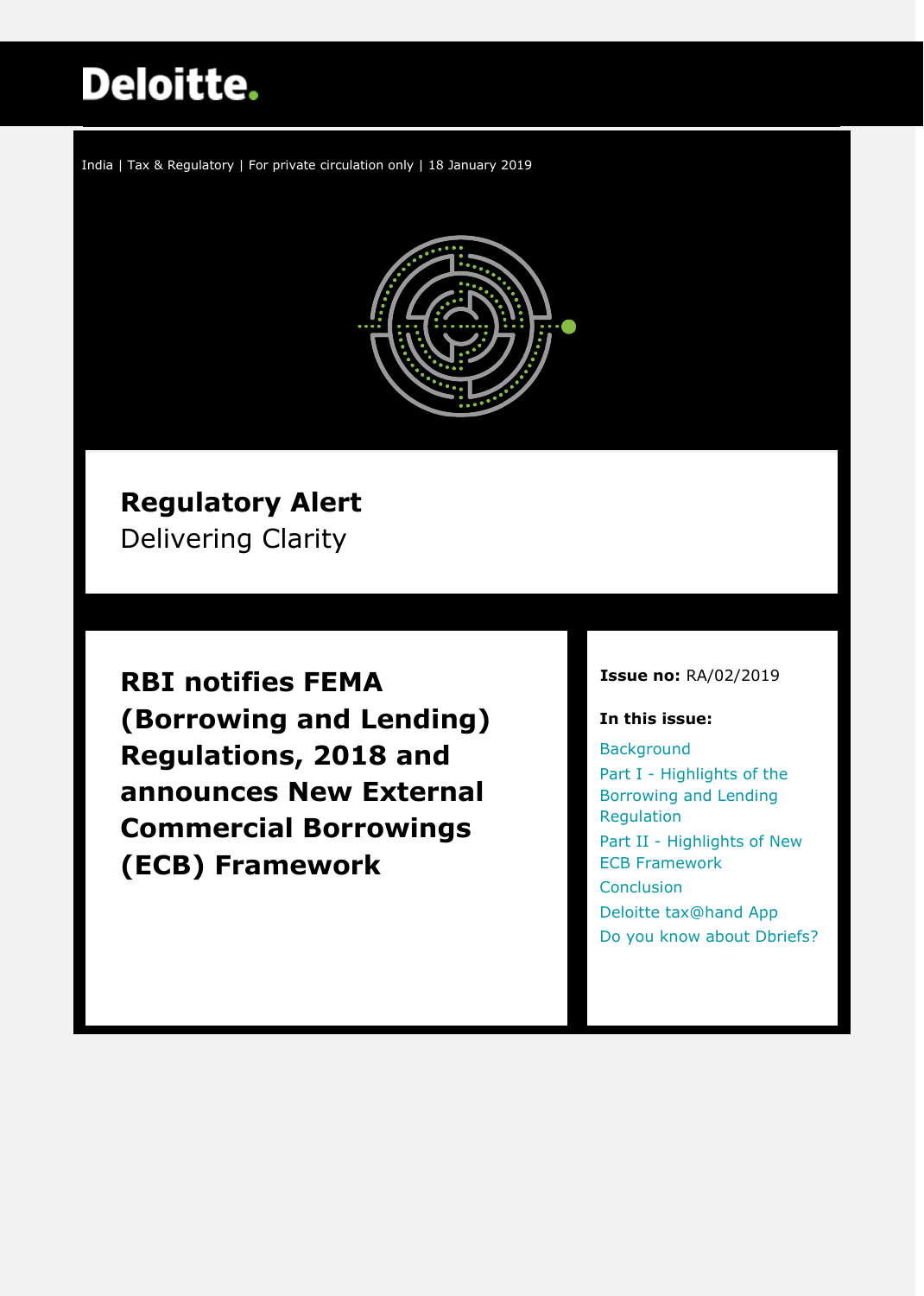## <span id="page-1-0"></span>**Background**

In order to simplify the provisions dealing with borrowing and lending in foreign exchange and Indian Rupees, the Reserve Bank of India (RBI) had notified consolidated Foreign Exchange Management (Borrowing and Lending) Regulations, 2018 (the Borrowing and Lending Regulation) on 17 December 2018. The consolidation of regulations were proposed by RBI in its Bi-monthly Monetary Policy statement of 5 December 2018.

The Borrowing and Lending Regulation supersedes:

- Foreign Exchange Management (Borrowing and Lending in Indian Rupee) Regulations, 2000; and
- Foreign Exchange Management (Borrowing and Lending in Foreign Exchange) Regulations, 2000.

In furtherance to the above and to rationalise and provide operational framework for ECB and Rupee denominated bonds, on 16 January 2019 RBI, announced the New External Commercial Borrowing Framework (New ECB Framework).

This alert has been divided into two parts:

Part I: Highlights of the Borrowing and Lending Regulation

Part II: Highlights of the New ECB Framework

## **Part I - Highlights of the Borrowing and Lending Regulation**

#### **Insertion of following new definitions:**

- **External Commercial Borrowing** (ECB) means borrowing by an eligible resident entity from outside India in accordance with the framework decided by RBI
- **External Commercial Lending** (ECL) means lending by a person resident in India to a borrower outside India in accordance with the framework decided by RBI
- **Real Estate Activity** means any activity involving own or leased property for buying, selling and renting of commercial and residential properties or land and also includes activities either on a fee or contract basis assigning real estate agents for intermediating in buying, selling, letting or managing real estate. However, this would not include development of integrated township, purchase/ long term leasing of industrial land as part of new project/modernization or expansion of existing units or any activity under 'infrastructure subsectors' as given in the Harmonized Master List of infrastructure sub-sectors approved by the Government of India (GOI)
- **Trade Credit** refers to the credits extended by the overseas supplier, bank /financial institution for imports into India in accordance with the Trade Credit framework decided by the RBI in consultation with the GOI;

**Explanation**: Depending on the source of finance, such trade credits include both suppliers' credit and buyers' credit. Suppliers' credit relates to the credit for imports into India extended by the overseas supplier, while buyers' credit refers to loans for payment of imports into India arranged by the importer from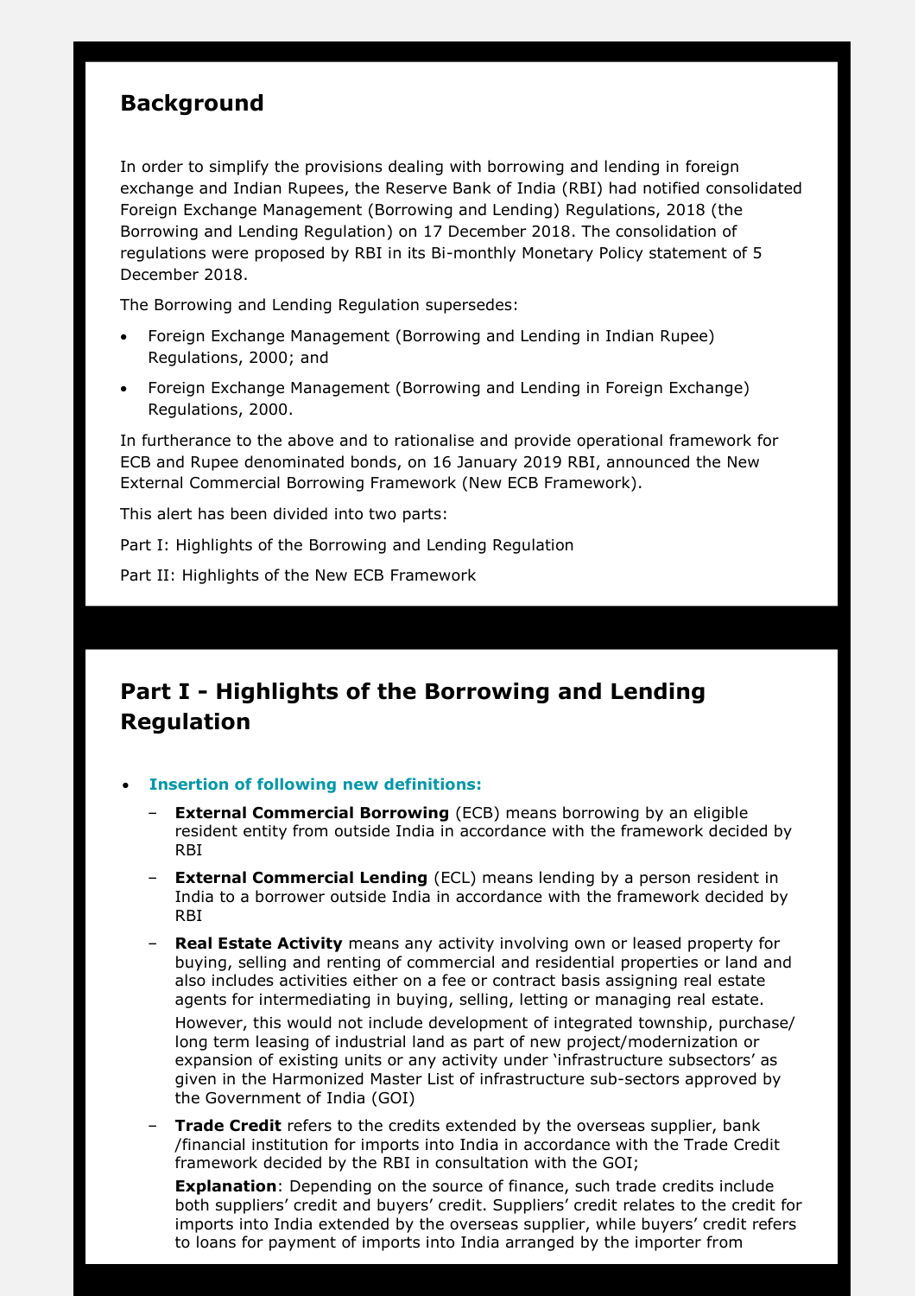overseas bank or financial institution. Imports should be as permissible under the extant Foreign Trade Policy of the Director General of Foreign Trade (DGFT).

#### **Amendment to below definition:**

- **Indian Entity** is amended to include Limited Liability Partnership formed and registered in India under the Limited Liability Partnership Act, 2008 (LLP). The term has now excluded a Partnership Firm formed under the Partnership Act, 1932. This change will make Indian LLPs eligible to raise ECBs.
- **Borrowing from Outside India in Foreign Exchange (FE) by a Person Resident in India (RI) - ECB:**

#### **Changes in provisions relating to borrowing made by persons other than Authorised Dealer (AD)**

- Financial Institution formed under an Act of the Indian Parliament will have to obtain prior approval of GOI to raise FE for onward lending. Further, if such borrowing is in the nature of ECB, it shall be subject to ECB provisions
- To study abroad, an Indian Resident may now raise loan outside India up to US\$ 2,50,000 subject to specified terms and conditions
- Eligible resident entities may raise ECB from outside India in freely convertible foreign currency or Indian Rupee (INR). Highlights of the conditions dealing with ECB is as under:
	- Forms of ECB Certain hybrid instruments, such as optionally convertible debentures, which are presently covered under ECB, would now be governed by specific hybrid instruments regulations to be announced
	- For conditions relating to eligible borrowers, lenders, end-uses and limits for individual borrowings, please refer to Part II of the alert

#### **Borrowing in Indian Rupee (INR) by a RI other than AD:**

- RI may borrow in INR from an NRI/Relative who are OCI cardholders outside India subject to specified terms and conditions
- Borrowing in Rupees by Indian company from NRI/PIO through issuance of Non-Convertible Debentures other than through public offer is now permitted subject to compliance of New ECB Framework
- Financial Institution formed under an Act of the Indian Parliament will have to obtain prior approval of GOI to raise borrowing in INR for onward lending. Further, if such borrowing is in the nature of ECB, it shall be subject to ECB provisions
- Registered Housing Financial Institution or a registered Non-banking Financial Company in India or any other financial institution as and when specified by RBI, may now provide housing loan or vehicle loan to an NRI/OCI subject to specified terms and conditions

#### **Continuation of loan in the event of change in the residential status of lender/borrower:**

- In case a loan was granted by a resident individual to another resident individual and lender subsequently becomes a non-resident, then repayment by the resident borrower shall be made by credit to the NRO account.
- In case loan was granted by NRI/OCI cardholder to an RI and the lender subsequently becomes resident then repayment of loan may be made to the designated account of the lender maintained in India
- Resident Individual is now permitted to service loan taken overseas as person resident outside India, subject to specified terms and conditions

#### **Trade Credit for Imports:**

Importers may raise trade credit from outside India in freely convertible foreign currency or Indian Rupee (INR). Highlights of the conditions dealing with trade credit are as under: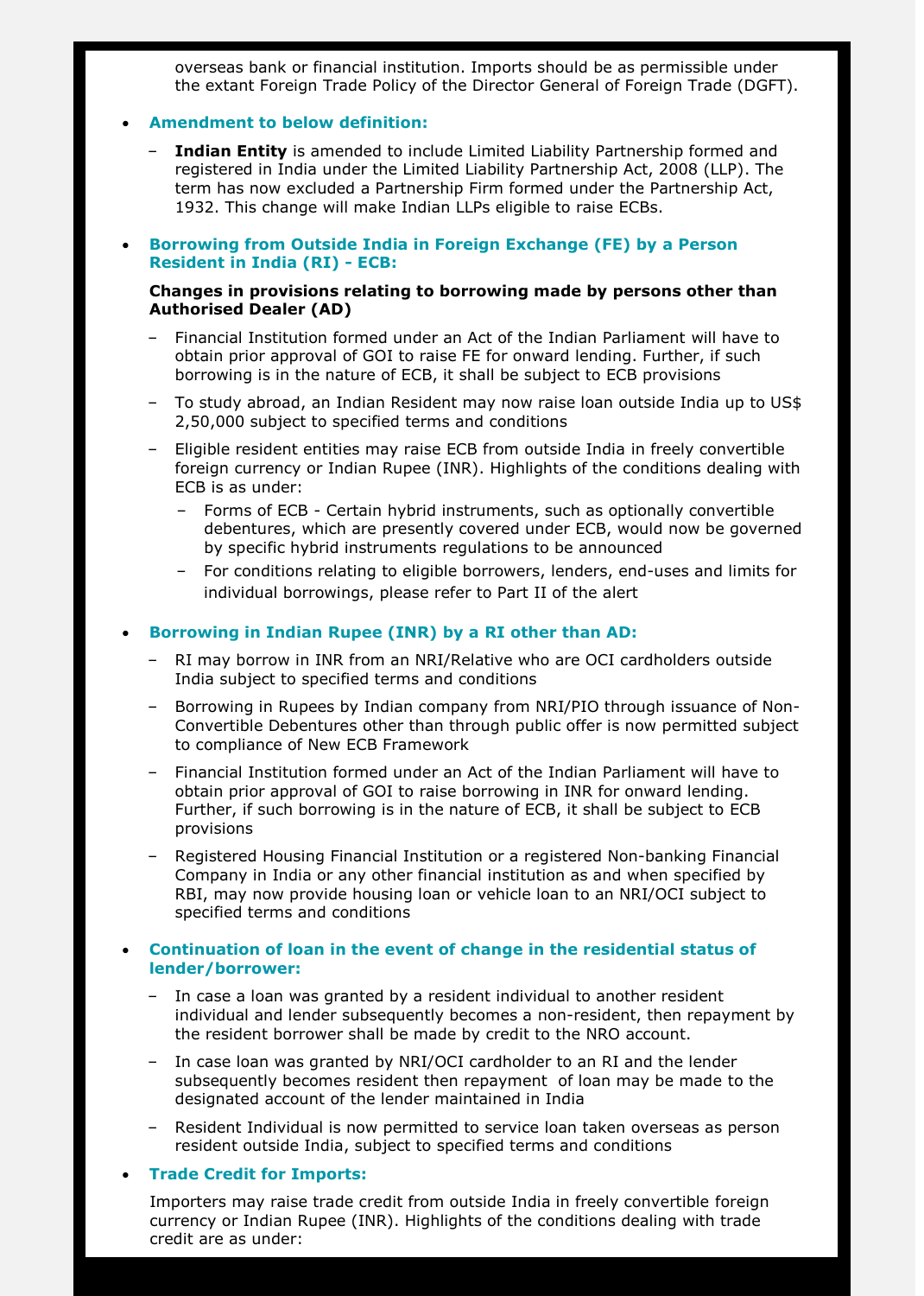- **Borrowing limit** Increased to US\$ 50 million equivalent per import transaction for import of capital or non-capital goods
- **Maturity period** For import of capital goods maturity period is 3 years, for non-capital goods it is maximum of 1 year and it is linked with operating cycle
- **Lender** Overseas suppliers, banks and financial institutions, foreign equity holders and financial institutions in International Financial Services Centres (IFSC's) in India are recognised as eligible lenders for trade credit.
- **Any borrowings made under the erstwhile regulations will continue as permitted up to the date of repayment.**

## <span id="page-3-0"></span>**Part II - Highlights of New ECB Framework**

- **Merger of Tracks:** The New ECB Framework has merged earlier Tracks I and II ECB as "Foreign Currency denominated ECB" (FCY ECB) and merged Track III and Rupee Denominated Bonds (RDBs) framework as "Rupee Denominated ECB" (INR ECB).
- **Benchmark rates:** Benchmark rate in case of FCY ECB / Trade Credit (TC) refers to 6-month London Interbank Offered Rate (LIBOR) of different currencies or any other 6-month interbank interest rate applicable to the currency of borrowing, for e.g., Euro Interbank Offered Rate (EURIBOR). Benchmark rate in case of INR ECB will be prevailing yield of the GOI security of corresponding maturity. All in cost ceiling per annum is Benchmark rate plus 450 basis points spread.
- **Eligible borrowers:** As a major step towards liberalisation and rationalisation, all entities eligible to receive FDI are eligible borrowers.

Further, the following entities are also eligible to raise ECB:

- Port Trusts;
- Units in SEZ;
- SIDBI;
- EXIM Bank; and
- Registered entities engaged in micro-finance activities, viz., registered not—forprofit companies, registered societies/ trusts/ cooperatives and non-government organisations (permitted only to raise INR ECB)

#### **Recognised Lenders (including transfer of ECBs) :**

The recognised lender should now be :

- Resident of FATF or IOSCO-compliant country
- Multilateral and Regional Financial Institutions where India is a member country
- Individuals who are foreign equity holders or for subscription to bonds/debentures listed abroad
- Foreign branches / subsidiaries of Indian banks only for FCY ECB (except FCCBs and FCEBs).
- **Minimum Average Maturity Period (MAMP)**: Earlier regulation had different MAMP prescribed for different tracks, sectors, amounts etc. The New ECB Framework states that MAMP will be 3 years. However,
	- for manufacturing sector companies MAMP of 1 year, for ECB up to US\$ 50 million or its equivalent per financial year; and
	- for ECB raised from foreign equity holder and utilised for working capital purposes, general corporate purposes or repayment of rupee loans - MAMP of 5 years is permitted.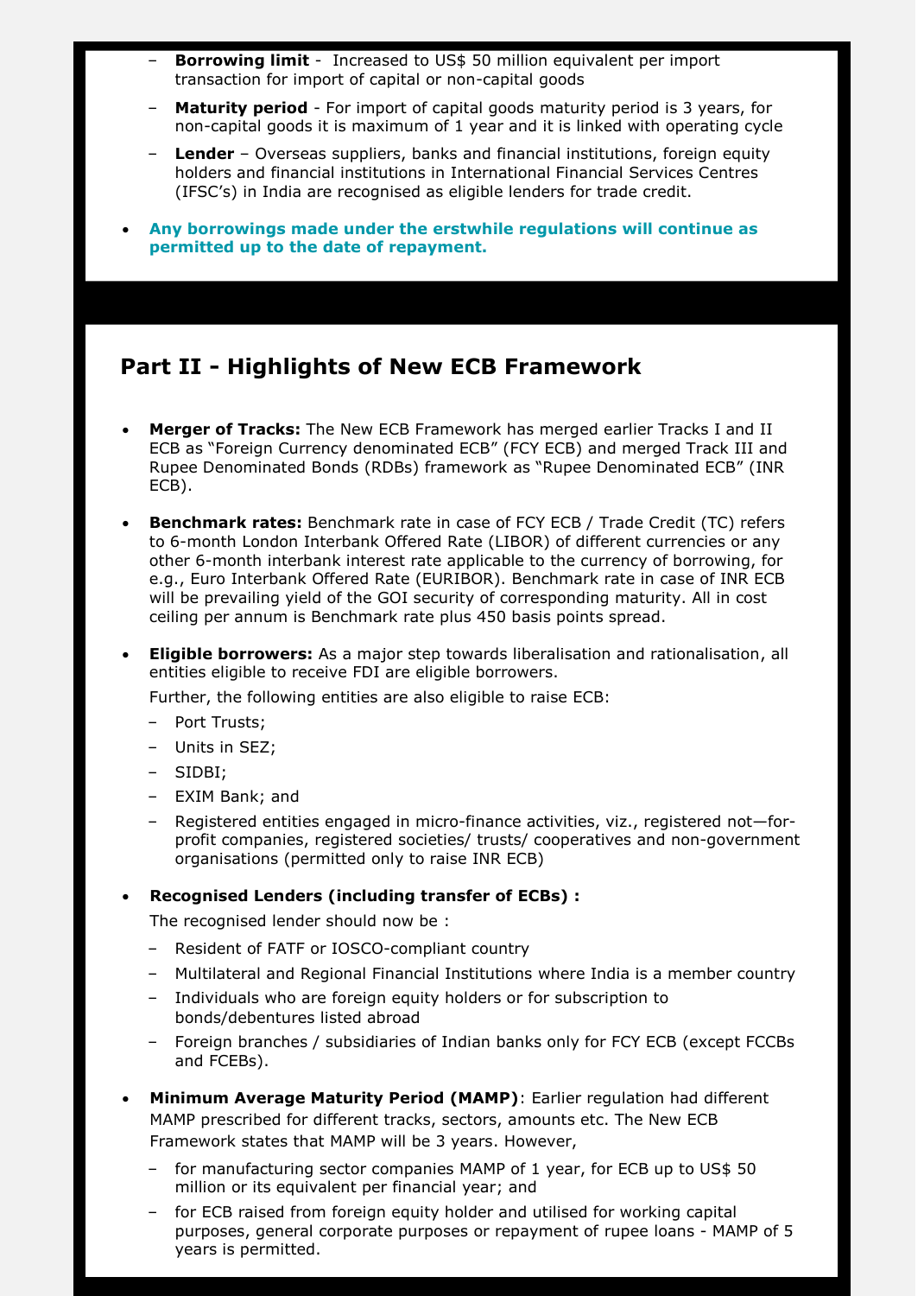- **End-uses**: The negative list for which the ECB proceeds cannot be utilised, would include the following:
	- Real estate activities (as defined)
	- Investment in capital market
	- Equity investment
	- Working capital purposes except from foreign equity holder
	- General corporate purposes except from foreign equity holder
	- Repayment of rupee loans except from foreign equity holder
	- On-lending to entities for the above activities

Considering that the concept of tracks I, II and III have been done away with, the negative list applies to all ECBs.

- **Limit:** As per the New ECB Framework, all eligible borrowers can raise ECB up to US\$ 750 million or equivalent per financial year under automatic route.
- **Reporting requirements:** The monthly reporting under Form ECB 2 continues under new ECB Framework.
- **Late Submission Fee (LSF) for delay in reporting:** The New ECB Framework has introduced the concept of LSF whereby any borrower, who is otherwise in compliance of ECB guidelines, can regularise the delay in reporting of drawdown of ECB proceeds before obtaining LRN or delay in submission of Form ECB 2 returns, by payment of specified late fees. This is a welcome move especially in cases where delay is unintentional and inadvertent. The late payment should be accompanied with the requisite return(s).
- **Untraceable entity**: As per the New ECB Framework borrower (an entity) will be treated as 'untraceable entity', if entity/auditor(s)/director(s)/ promoter(s) of entity are not reachable/responsive/reply in negative over email/letters/phone for a period of not less than two quarters, with documented communication/ reminders numbering 6 or more and it fulfils both of the following conditions:
	- Entity not found to be operative at the registered office address as per records available with the AD Bank or not found to be operative during the visit by the officials of the AD Bank or any other agencies authorized by the AD bank for the purpose;
	- Entities have not submitted Statutory Auditor's Certificate for last two years or more;

The New ECB Framework prescribes action to be taken against untraceable entities.

## <span id="page-4-0"></span>**Conclusion**

The Consolidated Regulation and New ECB Framework provides clarity as well as simplifies borrowing and lending in foreign exchange and Indian Rupee and provides relief to corporates as well as individuals by providing avenues to raise money.

Now even LLPs, entities engaged in construction activities, trading and service sector will be eligible to raise ECB. Further, restriction on related party to subscribe/invest in RDBs has been done away with.

These changes will improve ease of doing business in India.

**Source:** Notification No. FEMA 3(R)/2018-RB dated 17 December 2018 and A.P. (DIR Series) Circular No. 17 issued by RBI dated 16 January 2019.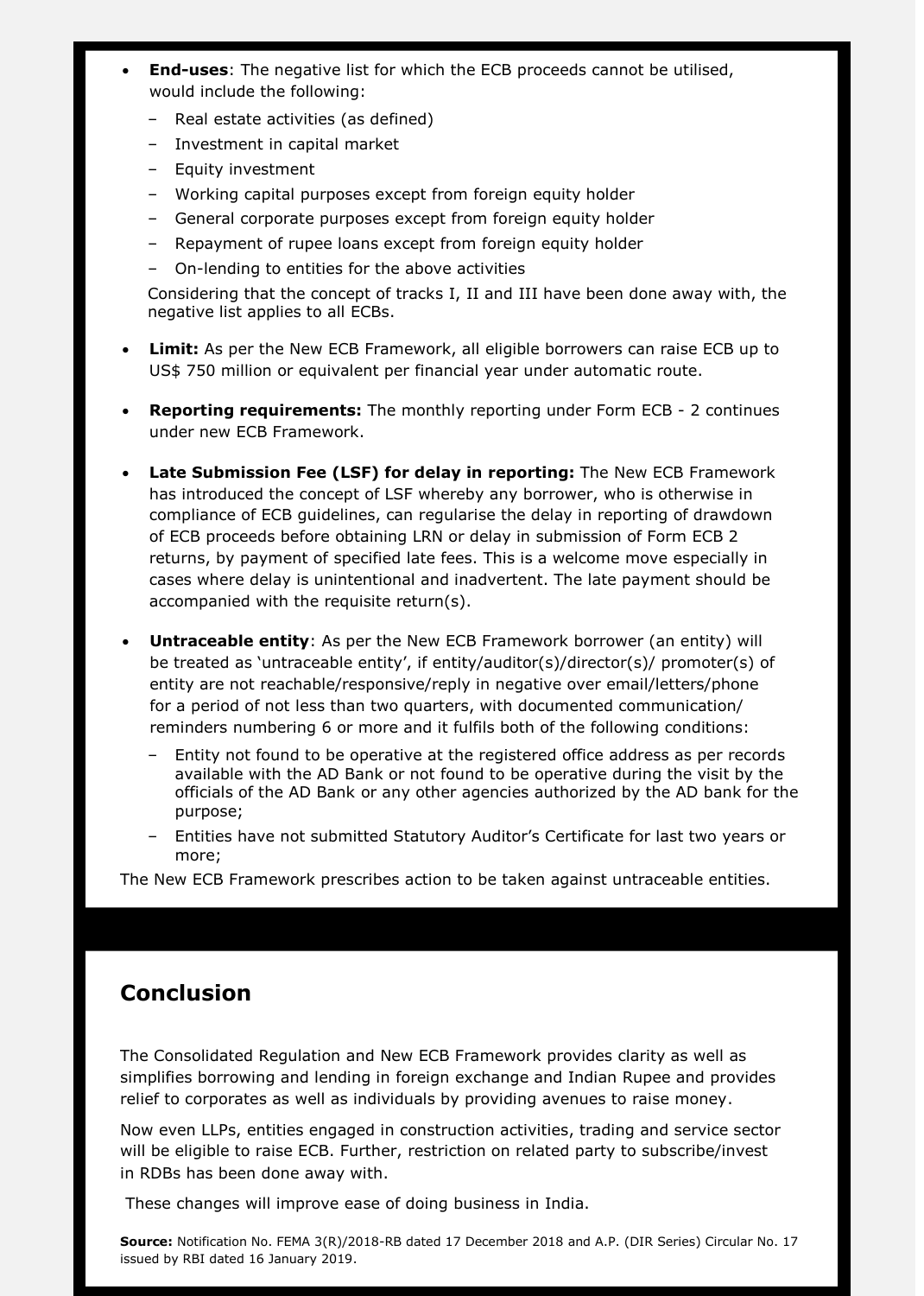## <span id="page-5-0"></span>**Deloitte tax@hand App**

#### **Current. Comprehensive. Convenient.**

Download **[tax@hand](https://www2.deloitte.com/au/en/pages/tax/articles/deloitte-tax-at-hand-mobile-app.html)** app, a secure digital platform for timely global and regional news, perspectives, and resources. Do visit the tax@hand webpage [here.](https://www.taxathand.com/)



| <b>IOS</b>                     | Android                               | Website                                          |
|--------------------------------|---------------------------------------|--------------------------------------------------|
| $\Box$ Download from App Store | $\mathbb Q$ Download from Google Play | $\Box$ Add to favorites $\overline{\phantom{a}}$ |

## <span id="page-5-1"></span>**Do you know about Dbriefs?**

Dbriefs are live webcasts that give valuable insights on important developments affecting your business. To register, visit the *Dbriefs* page.



 **[Download the report](http://www.dbriefsap.com/2019/Q12019DbriefsAPGuide.pdf)**

**[hand/id595362502?id=DTAH](https://itunes.apple.com/us/app/tax-hand/id595362502?id=DTAH_EX_Dcom_MP2)**